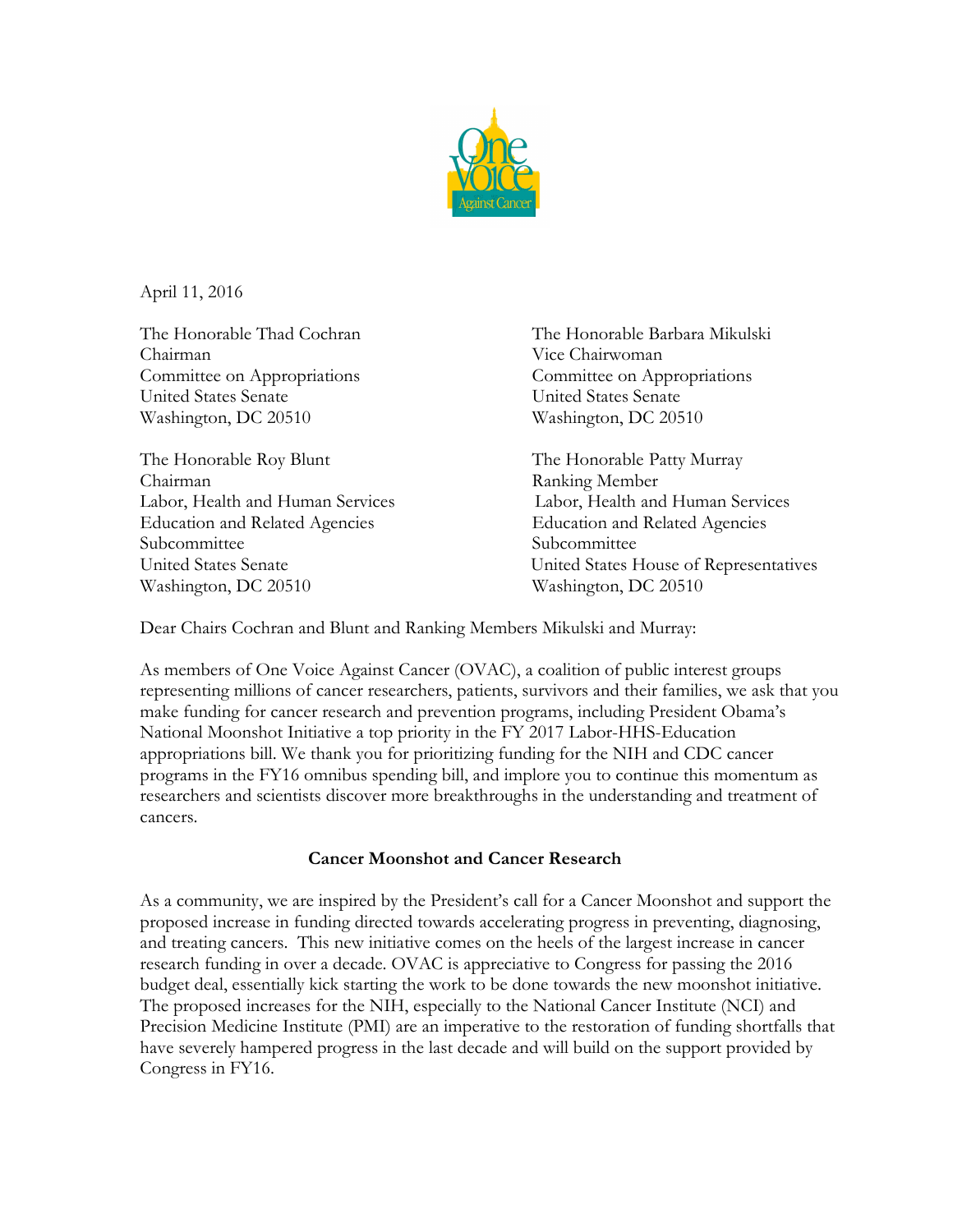OVAC urges Congress to support a \$2.4 billion increase for the NIH in FY 2017. In light of the moonshot initiative, OVAC requests that funding for NCI be prioritized and receive at least \$5.9 billion, an increase of \$680 million, in order to get the program underway. Additionally, we ask Congress to provide \$301 million for the National Institute on Minority Health and Health Disparities (NIMHD), and \$157 million for the National Institute on Nursing Research (NINR) The more than 200 diseases that we call "cancer" take a tremendous toll on our nation. It is estimated that almost 1.7 million people in the U.S. will be diagnosed with cancer this year. More than 595,000 Americans will die from the disease in 2016, which translates to more than 1,630 people a day. Annual cancer incidence rates are also projected to increase by 31 percent over the next decade, growing to 2.1 million people diagnosed in 2025. Recent estimates also show that cancer costs the U.S. economy more than \$216 billion annually in direct treatment costs and lost productivity, a number that will increase dramatically as incidence rates climb.

## **Cancer Prevention and Early Detection – Putting Research Advances into Practice**

OVAC also requests that you provide the CDC cancer programs with a minimum of \$514 million in FY 2017 and we encourage you to reject the funding cuts to the CDC's cancer prevention and screening programs that were laid out in the President's budget.

About half of the 595,000 deaths that will occur from cancer this year could be averted through prevention: by eliminating tobacco use, encouraging better diet and exercise, and giving all Americans access to cancer screening and preventive medicine. The CDC cancer prevention and control programs provide vital resources to every state for cancer monitoring and surveillance, screening programs, state cancer control planning and implementation, and awareness initiatives targeting breast, skin, prostate, colon, ovarian, and blood cancers.

We were dismayed to see proposed cuts to the CDC in the President's budget and strongly urge Congress to reject this proposal and increase funding to the CDC cancer programs. Adequate funding for the CDC cancer programs in FY 2017 will ensure that a half-million women are screened for breast and cervical cancer, allow tens of thousands of men and women to have access to colorectal screening, enable proper monitoring of state- and local-based cancer patterns and trends, and provide greater support for state and local awareness and education programs. It is also imperative that the CDC have sufficient resources to address the unique needs of the growing population of survivors who are living with, through and beyond a cancer diagnosis. We know that even after treatment ends, the cancer journey does not, and many survivors face long-term emotional, physical and financial side effects.

Additionally, state health departments have been unable to fully implement cancer control strategies as a result of inadequate funding. States have been forced to scale back on prevention programs and reduce the number of screenings they provide as funding for CDC cancer programs has not kept up with their needs.

## **Oncology Nursing – Caring for Patients and Conducting Research**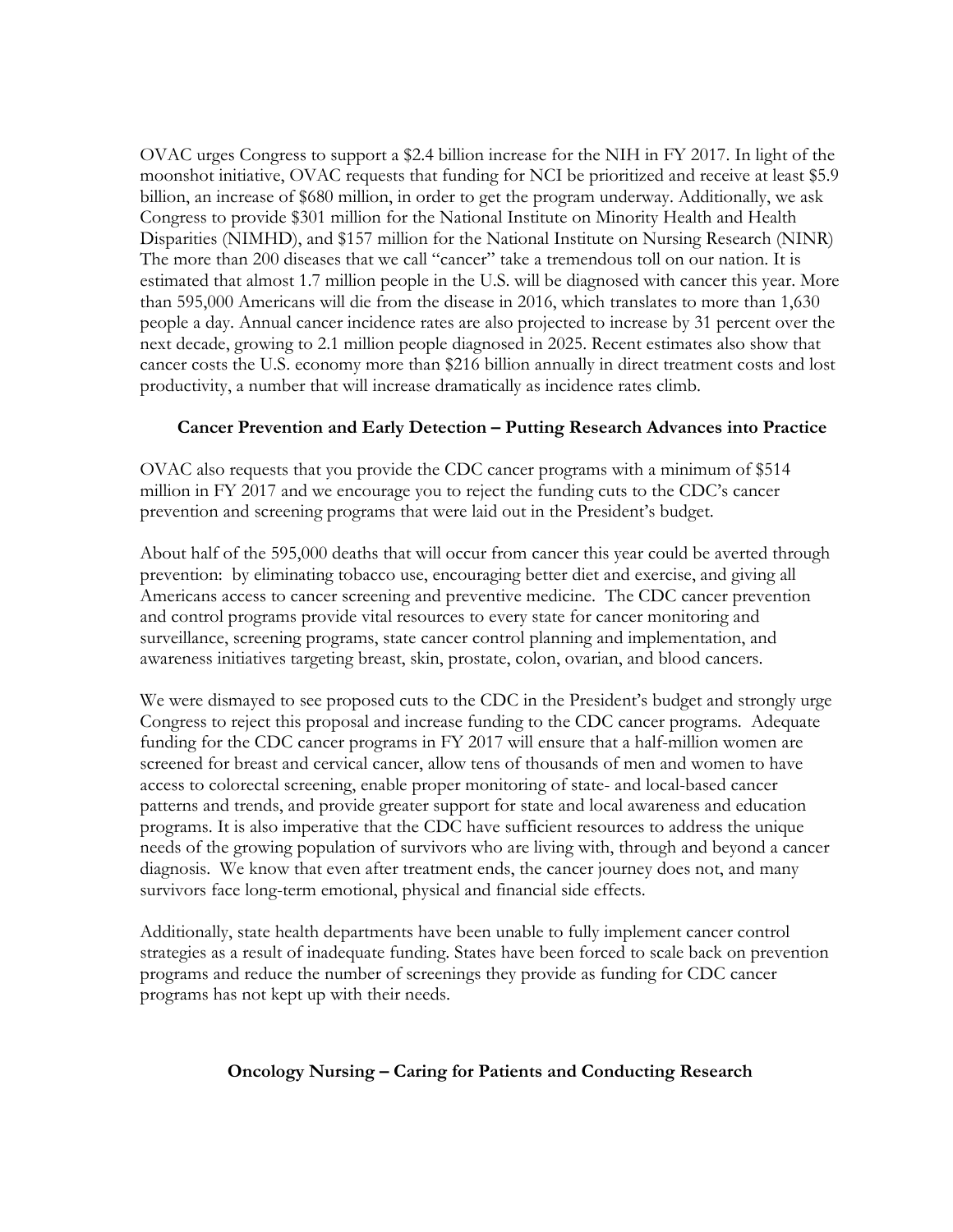Lastly, OVAC requests that the Health Resources and Services Administration Title VIII Nursing Programs receive \$244 million in FY 2017. Oncology nurses are on the front lines when it comes to providing quality cancer care, and contribute significantly to cancer research. More funding for the Health Resources and Services Administration's nurse training programs is necessary to ensure enough resources to fund a higher rate of nursing scholarships and loan repayment applications and to support other vital efforts to address the current and future nursing workforce shortage.

For all of these reasons, we ask that you to ensure that the fight against cancer remains a top national priority. We ask that the funding lost in the past few years for cancer research, prevention, nursing, and other important programs be restored so cancer researchers can capitalize on the scientific opportunities before them and patients receive the care they deserve.

The members of OVAC thank you for your consideration of this request and stand ready to support your efforts to promote research funding.

Sincerely,

Action to Cure Kidney Cancer Alliance for Prostate Cancer Prevention (APCaP) American Academy of Dermatology Association American Association for Cancer Research American Cancer Society Cancer Action Network American College of Surgeons Commission on Cancer American Society of Clinical Oncology American Society for Radiation Oncology (ASTRO) Asian & Pacific Islander American Health Forum Association of American Cancer Institutes Bladder Cancer Advocacy Network Cancer Support Community Charlene Miers Foundation for Cancer Research Debbie's Dream Foundation: Curing Stomach Cancer Dermatology Nurses' Association Esophageal Cancer Action Network Fight Colorectal Cancer Friends of Cancer Research Hematology/Oncology Pharmacy Association Intercultural Cancer Council Caucus International Myeloma Foundation LIVESTRONG Foundation Leukemia & Lymphoma Society (LLS) The Life Raft Group Lung Cancer Alliance Malecare Cancer Support Men's Health Network Mesothelioma Applied Research Foundation